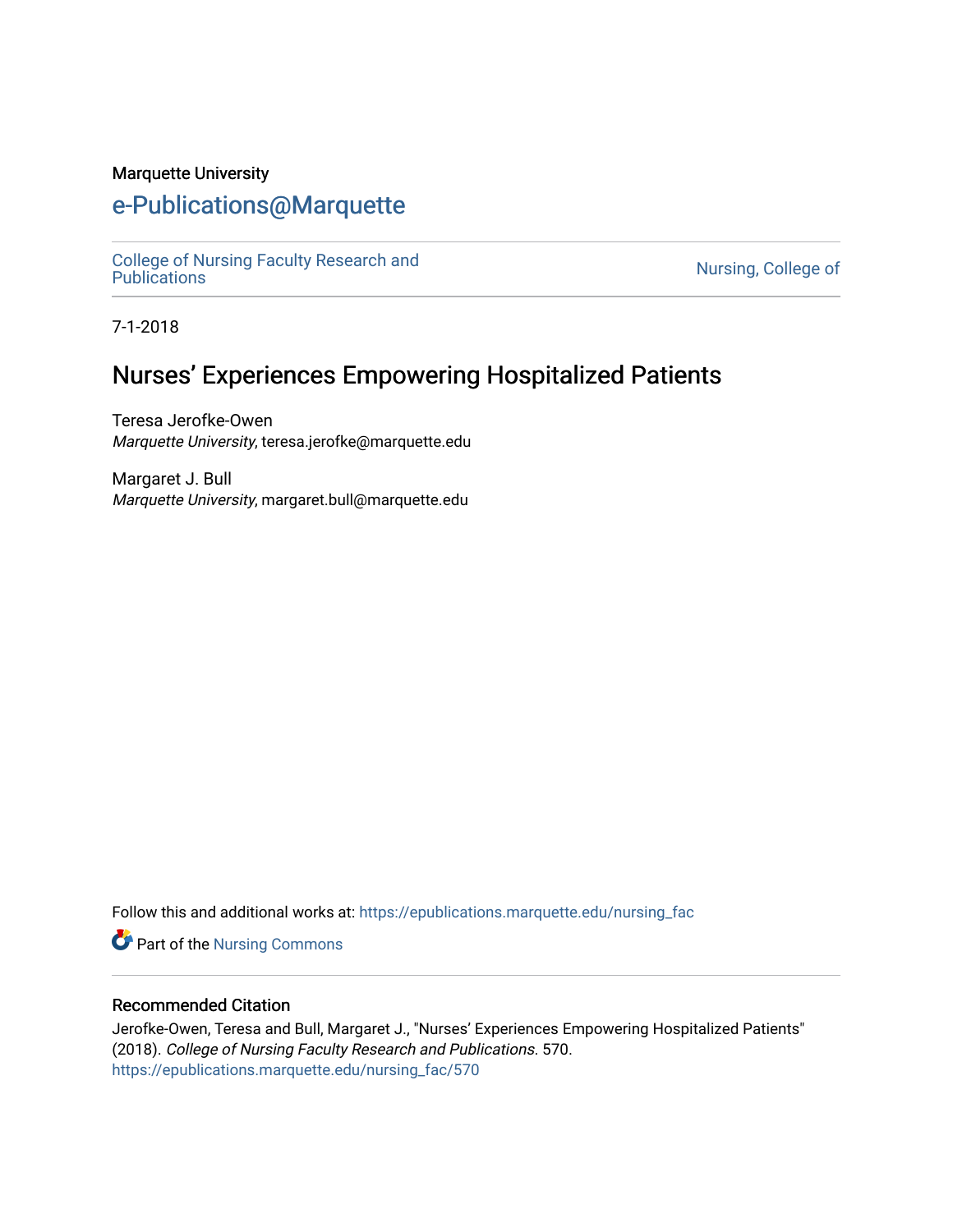## **Marquette University**

# e-Publications@Marquette

# **Nursing Faculty Research and Publications/College of Nursing**

This paper is NOT THE PUBLISHED VERSION; but the author's final, peer-reviewed manuscript. The published version may be accessed by following the link in the citation below.

Western Journal of Nursing Research, Vol. 40, No. 7 (2017): 961-975. DOI. This article is © SAGE Publications and permission has been granted for this version to appear in e-Publications@Marquette. SAGE Publications does not grant permission for this article to be further copied/distributed or hosted elsewhere without the express permission from SAGE Publications.

# Contents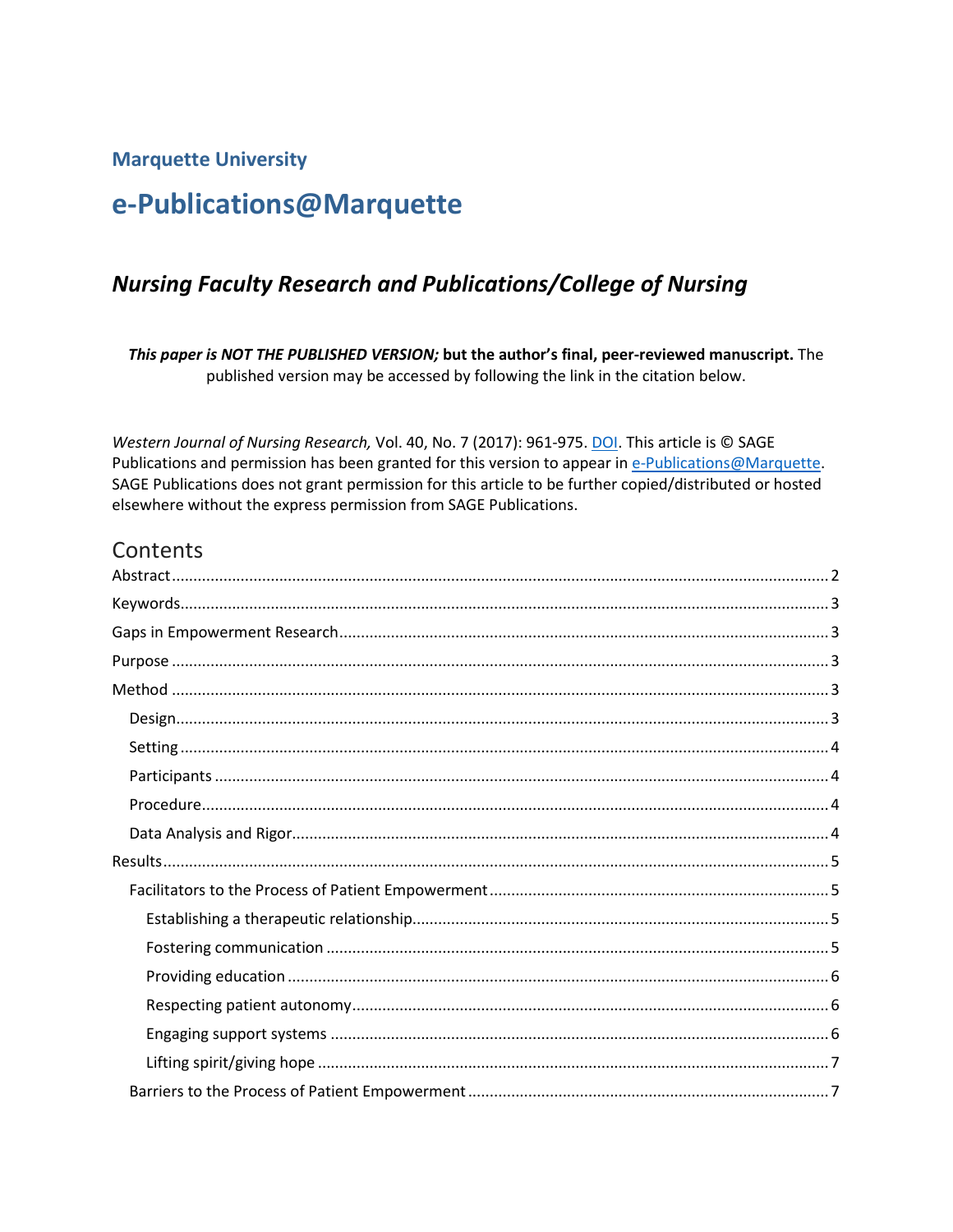# Nurses' Experiences Empowering Hospitalized Patients

Teresa Jerofke-Owen Marquette University, Milwaukee, WI Margaret Bull Marquette University, Milwaukee, WI

# <span id="page-2-0"></span>Abstract

Four focus groups were conducted to explore acute care nurses' experiences empowering patients and the facilitators and barriers they encountered during the process. Thirty-four nurses employed at four hospitals in the Midwestern United States participated in the study between February and April 2015. Facilitators of empowerment included establishing a therapeutic relationship, fostering communication, providing education, respecting patient autonomy, engaging support systems, and lifting spirit/giving hope. Barriers included conflicting information about plans of care, lack of time, fear and anxiety over unfamiliar environments and routines, ineffective or inadequate support systems, lack of/low accountability, and killing the soul. Nurses also described innovative strategies they used to overcome the barriers. The development of future inpatient empowerment interventions needs to focus on the innovative strategies nurses used to overcome barriers in addition to considering the facilitators and barriers to empowerment that nurses identified.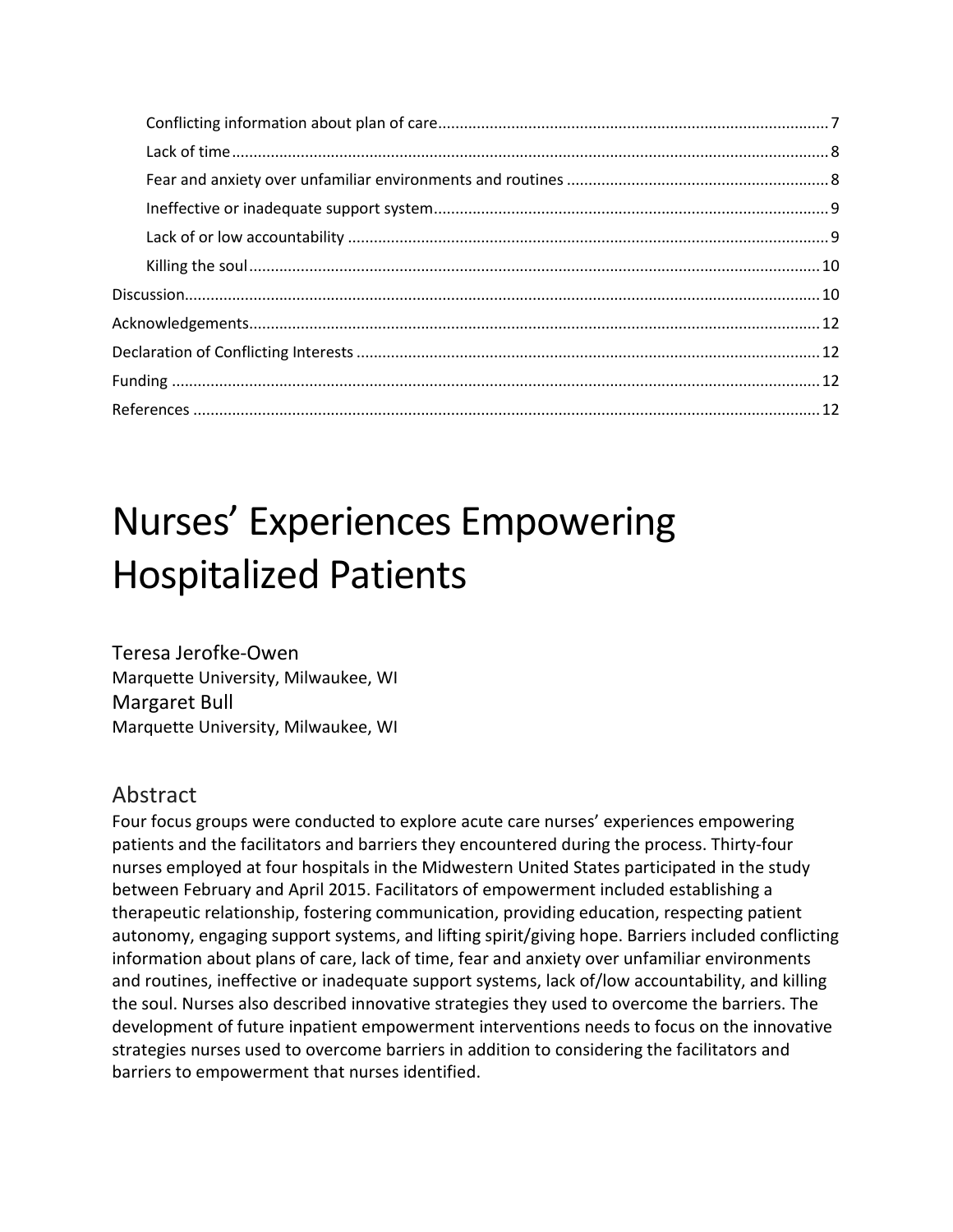## <span id="page-3-0"></span>Keywords

adult health, empowerment, focus groups, nursing practice, nurse–patient relations

Empowering patients to participate in their health care has become an important component of improving the patient experience and promoting patient safety in numerous health care reform models [\(Patient-Centered Outcomes Research Institute, 2014;](http://journals.sagepub.com/doi/10.1177/0193945917701395) [World Health Organization](http://journals.sagepub.com/doi/10.1177/0193945917701395)  [WHO], 2015]. The process of patient empowerment occurs within provider-patient relationships with the intention of increasing patients' capacities to take greater control of their health [\(WHO, 2012\)](http://journals.sagepub.com/doi/10.1177/0193945917701395). Nurses can empower patients by the following: (a) helping patients actively participate in their care; (b) providing patients with access to information, support, and resources; (c) facilitating collaboration with providers, family, and friends; and (d) encouraging patient autonomy [\(Jerofke, 2013;](http://journals.sagepub.com/doi/10.1177/0193945917701395) [Laschinger, Gilbert, Smith, & Leslie, 2010\)](http://journals.sagepub.com/doi/10.1177/0193945917701395). However, this empowerment does not always occur in acute care settings.

# <span id="page-3-1"></span>Gaps in Empowerment Research

Although empowerment in outpatient settings has been shown to improve patient confidence, knowledge, participation in self-management behaviors, and quality of life [\(Chen & Li, 2009\)](http://journals.sagepub.com/doi/10.1177/0193945917701395), there has been little research on empowerment in acute care settings [\(Prey et al., 2014\)](http://journals.sagepub.com/doi/10.1177/0193945917701395). The use of empowering behaviors with medical-surgical inpatients was associated with higher levels of patient activation after discharge [\(Jerofke & Weiss, 2016\)](http://journals.sagepub.com/doi/10.1177/0193945917701395). Unfortunately, hospitalized patients report that key components of empowerment, including discharge planning, patient education, listening, and being kept informed of care plans were missing from nursing care provided to them [\(Kalisch, McLaughlin, & Dabney, 2012\)](http://journals.sagepub.com/doi/10.1177/0193945917701395). In addition, the majority of research on empowerment focuses on outcomes [\(Chen & Li, 2009\)](http://journals.sagepub.com/doi/10.1177/0193945917701395), with little attention paid to processes providers use to empower patients. Understanding the nurse experience of empowering is necessary to inform the development and testing of interventions to increase the effectiveness of empowerment efforts in acute care settings.

# <span id="page-3-2"></span>Purpose

The purpose of this study was to explore acute care nurses' experiences empowering patients and the facilitators and barriers they encounter during the process of patient empowerment.

# <span id="page-3-3"></span>Method

## <span id="page-3-4"></span>Design

A qualitative approach was used and focus groups were conducted with nurses employed at four hospitals. Focus groups were particularly appropriate as they allow for interaction among participants that can produce knowledge about patient empowerment and it allows for gathering a large amount of data in a relatively short period of time [\(Krueger & Casey,](http://journals.sagepub.com/doi/10.1177/0193945917701395)  [2015;](http://journals.sagepub.com/doi/10.1177/0193945917701395) [Stewart & Shamdasani, 2015\)](http://journals.sagepub.com/doi/10.1177/0193945917701395).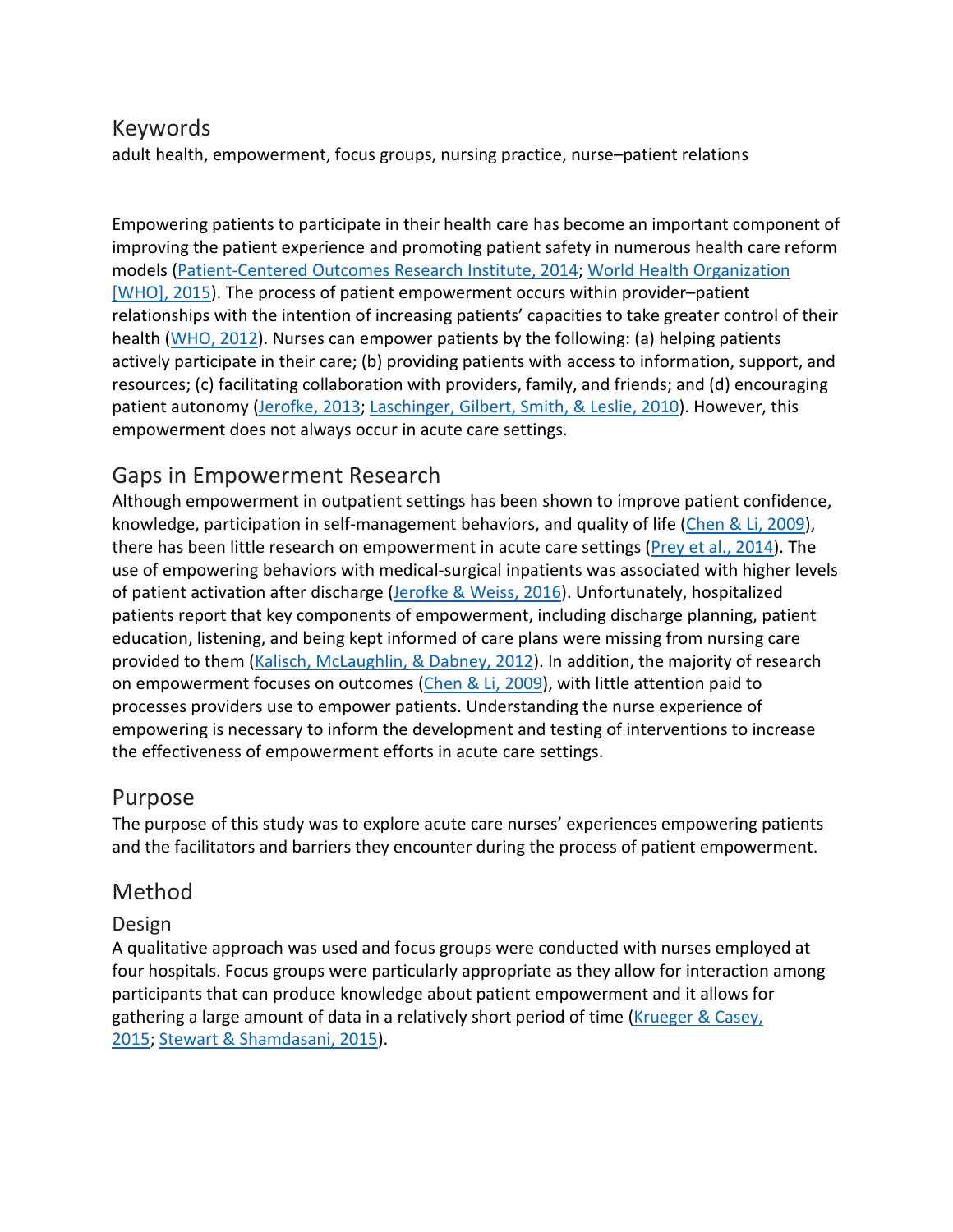## <span id="page-4-0"></span>Setting

Focus groups were conducted with nurses employed at four hospitals affiliated with two large health systems in the Midwestern United States. Focus groups were held in bright and welcoming conference rooms at each of the hospitals in areas away from clinical units to help participants feel secure and comfortable with sharing their personal experiences.

## <span id="page-4-1"></span>Participants

Following Institutional Review Board approval from participating hospitals and the university, a total of 34 nurses (one male and 33 females) were recruited into four separate focus groups using purposive sampling. Nurse managers of each participating unit were asked by the PI to forward an email to the nursing staff advertising the study. Nurses were instructed to email the principal investigator directly to ensure confidentiality. Recruitment posters were also placed in participating units in frequented areas such as break rooms and conference rooms. Descriptive demographic data were not collected in an effort to help nurses feel comfortable discussing their experiences caring for patients on their units.

## <span id="page-4-2"></span>Procedure

Four focus groups were conducted between February and April 2015. Each focus group was facilitated by a doctorally prepared researcher, and notes were taken by an undergraduate nursing student. A second doctorally prepared researcher cofacilitated all but one of the focus groups. Following introduction of the study team, study aims, and emphasis of the importance of maintaining confidentiality, focus groups began with the following question: "What do you think of when you hear the words patient empowerment?" Subsequent prompts included the following: "Tell me about a situation in which you thought the patient was empowered/not empowered" and "What did the patient/nurse do or not do?" The researchers summarized main ideas and themes at the end of each focus group and asked participants whether they had anything to add. Data collection continued until saturation was reached by the end of the fourth focus group.

## <span id="page-4-3"></span>Data Analysis and Rigor

Audio recorded focus groups were transcribed in full by a research assistant and reviewed by the PI for accuracy. Initial analysis of the data occurred at the end of each focus group through the researchers summarizing main ideas and themes. More detailed analysis of data from each focus group occurred after the data and the note takers' observations of group member interaction were transcribed. After the two researchers independently coded the data manually, they met to review the codes, discuss the themes, and arrive at consensus agreement on coding. Differences in coding were attributed to more detailed coding by one researcher, and use of empowerment terminology found in the literature by the other researcher. An inductive approach was used to develop codes with attention given to the nurses' statements about the meaning of patient empowerment, their perceptions of the facilitators and barriers to patient empowerment, and the strategies nurses used to overcome the barriers. Detailed codes were categorized (or grouped) into broader themes. Data were examined for consistency and specificity within and across focus groups. Specific, detailed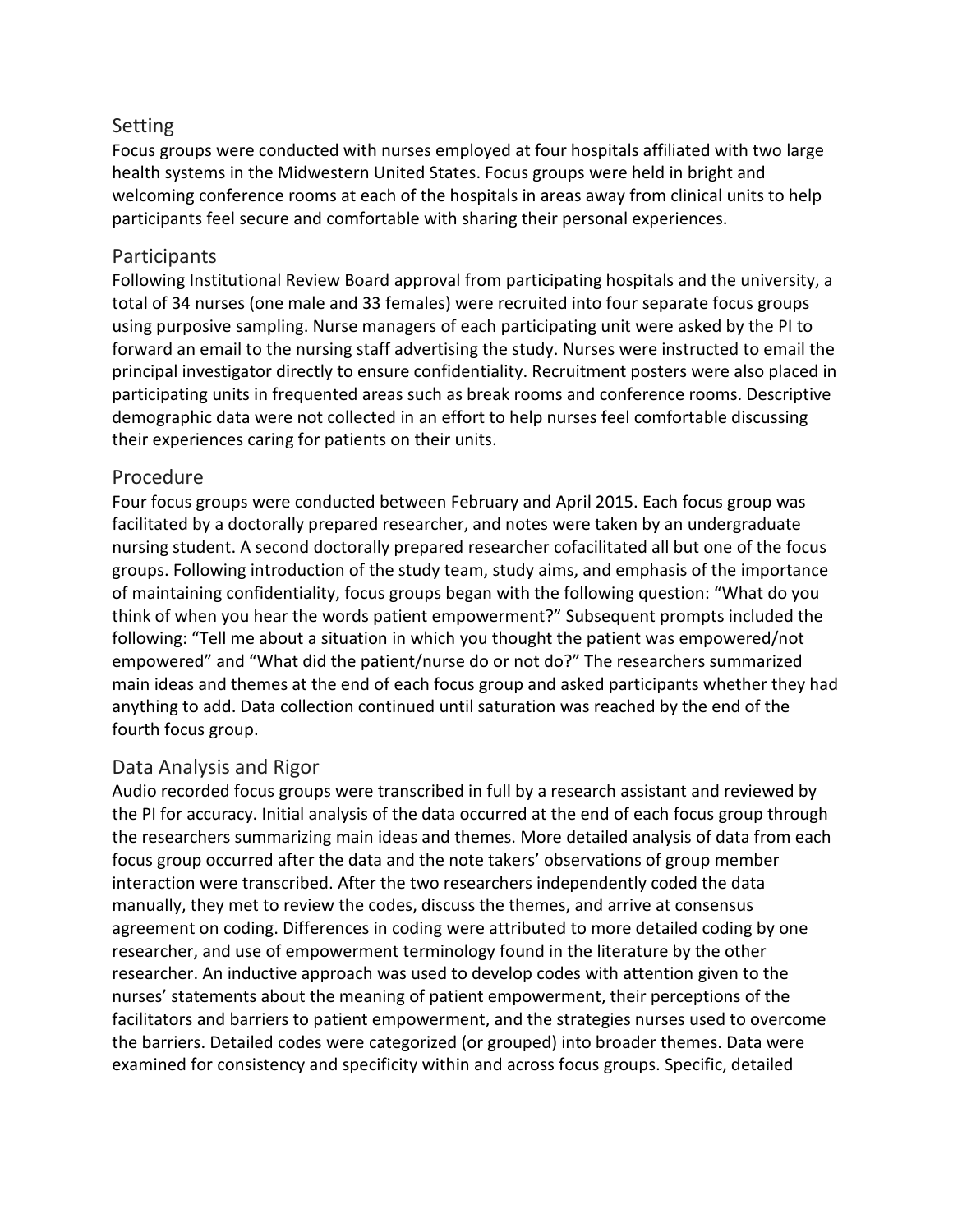responses based on experience were noted as enhancing the credibility of the data [\(Krueger &](http://journals.sagepub.com/doi/10.1177/0193945917701395)  [Casey, 2015;](http://journals.sagepub.com/doi/10.1177/0193945917701395) [Nagle & Williams, n.d.](http://journals.sagepub.com/doi/10.1177/0193945917701395)).

# <span id="page-5-0"></span>Results

Nurses from adult medical, surgical, oncology, and critical care units from varying shifts were included in the sample. The majority (97%) was Caucasian, and each focus group consisted of six to 12 nurses. Nurses indicated that patient empowerment meant involving patients in their care and giving them control in participating in and making decisions about their care. While discussing barriers to patient empowerment, nurses spontaneously provided examples of innovative strategies they used in practice to overcome those barriers to patient empowerment.

## <span id="page-5-1"></span>Facilitators to the Process of Patient Empowerment

## <span id="page-5-2"></span>Establishing a therapeutic relationship

Nurses in all the focus groups agreed that establishing rapport and trust with patients by showing them respect was essential to the process of empowerment. Two key elements in establishing a therapeutic relationship were maintaining continuity of care and creating a safe environment. Consistent patient assignments facilitated the development of nurse–patient relationships and also contributed to patients feeling like they had a safe environment to talk openly with the nursing staff and ask questions. As explained by one nurse,

. . . the more you know about the patient, the more that they sometimes open up, sometimes they just aren't ready to talk to you the first day you have them but the second day they're a little bit more ready, the third day they're more ready and it just gets better every day.

## <span id="page-5-3"></span>Fostering communication

Fostering communication with patients, families, and other disciplines was consistently identified across focus groups as an action nurses performed to empower patients. Nurses spent much of their day explaining procedures and treatment options with patients and their families using simple language so that jargon would not overwhelm patients. Nurses recognized that patients became frustrated when they received conflicting information about their plans of care. A few of the medical-surgical nurses stated that daily rounding with the multidisciplinary team was valuable to assure everyone was on the same page and to assure discharge needs were going to be met. Daily rounding could include hospitalists, social workers, specialty nurses, chaplains, dieticians, and therapists. As explained by one nurse,

We have plenty of rounds and discussions on our unit . . . I think it is most beneficial for physicians in particular to hear the viewpoint of the nurse who is in the room with that patient for ten hours of their shift versus just going in and seeing them for thirty seconds and coming out.

Family dynamics can complicate the empowerment process. When patients are not progressing as families wish, or families are confused by the plan of care, frustrations develop. Many nurses reported requesting and coordinating family meetings with providers when difficult or ethical situations were present. One nurse explained, "Patient(s) that decide they don't want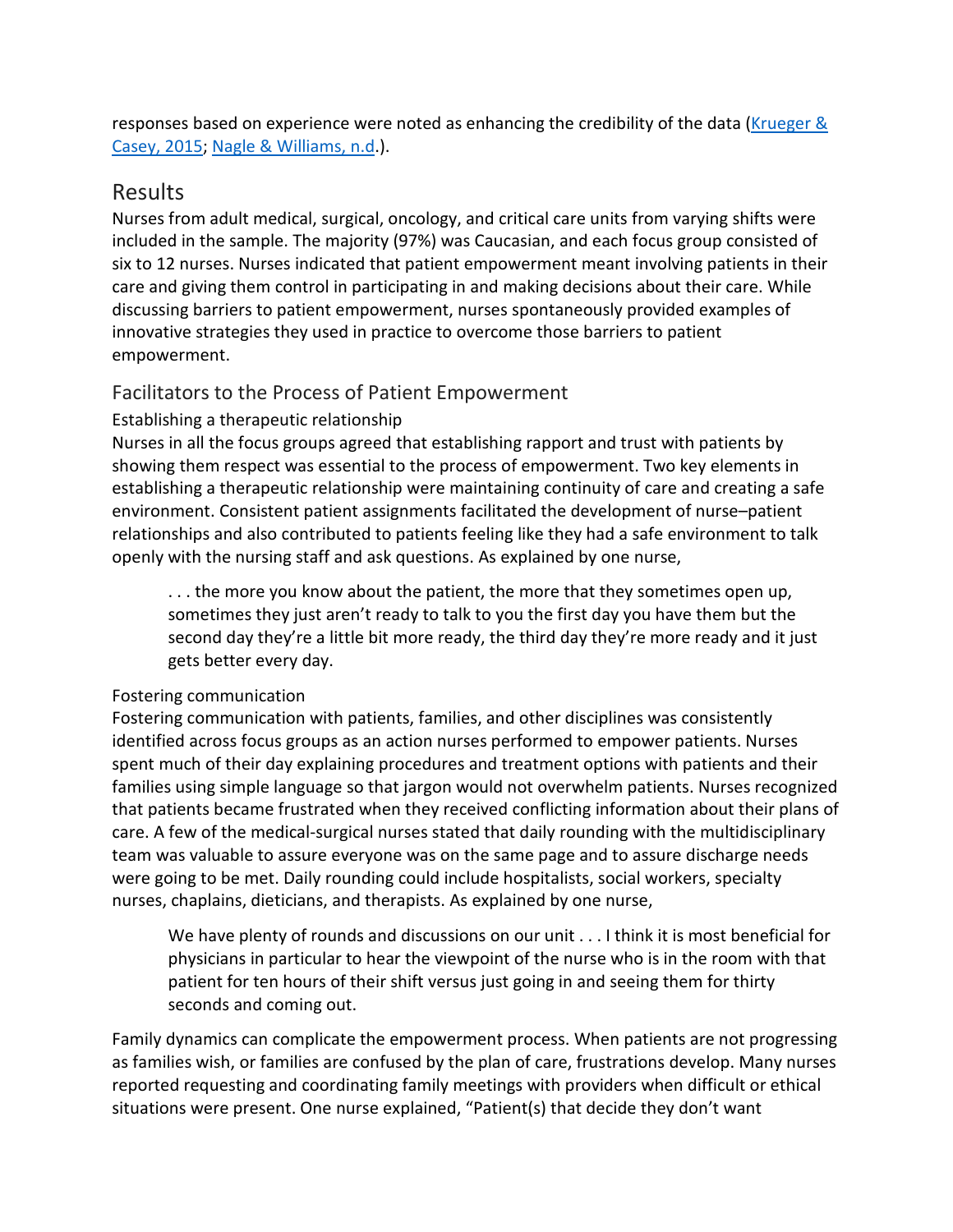treatment anymore . . . they're tired. And then the family comes in and talks them back into it. That's a good example of losing your empowerment for fear of disappointment to your family."

#### <span id="page-6-0"></span>Providing education

The nurses in all focus groups reported that teaching patients and family members throughout the hospitalization was a key strategy for empowering them. Nurses routinely provided education about patient rights and accountability, their illness, self-care, and treatment options. Many nurses defined *empowerment*as patients being accountable for their health. Nurses felt that it was their duty to make sure patients were well informed of their treatment options so that they could make informed decisions. As one nurse stated, "Helping people learn how to take care of themselves, not only just to teach your patient but to teach them accountability that they're the ones that have to take care of themselves."

#### <span id="page-6-1"></span>Respecting patient autonomy

Nurses acknowledged the patient's right to make informed decisions about care and indicated that health care providers needed to respect patient autonomy and self-determination. By respecting patient autonomy, nurses thought they were facilitating empowerment by collaborating with patients on setting goals rather than simply setting goals for the patient.

As one nurses stated,

. . . asking patients and families what their goals are, even just a general goal for the day and having that conversation that what we do is really about you, not really what we want to achieve but what do you want?

Another way nurses respected patient autonomy and self-determination was by giving patients choices. The choice could be as little as what to order to eat or could be choosing when to participate in therapy or have a dressing change. As one nurse explained, "I think the more choices they get the more empowered they feel."

## <span id="page-6-2"></span>Engaging support systems

Patient families were often mentioned as a source of strength for patients. Families can reinforce important elements of treatment plans to patients and should be involved in their loved one's care when appropriate. For instance, one nurse explained, "Sometimes things that we say get lost in translation from our mouths to the patients' ears but sometimes hearing the same words from mom or dad, or from a sibling or child. It makes a world of difference."

Nurses also reported acting as a support system for patients, especially when family or friends were not able to visit. One nurse gave an example of the nursing staff supporting a drug abuser to stop using. Nurses also found themselves having to implement "tough love" with patients as a way to support them through difficult times. As explained by one nurse,

You know, as much as you want to do for that patient, you know you could get them out of bed in half the amount of time, but it's the tough love . . . I'm not here to be a friend, we're here to get you moving, get you out in the hall and get you home with your family.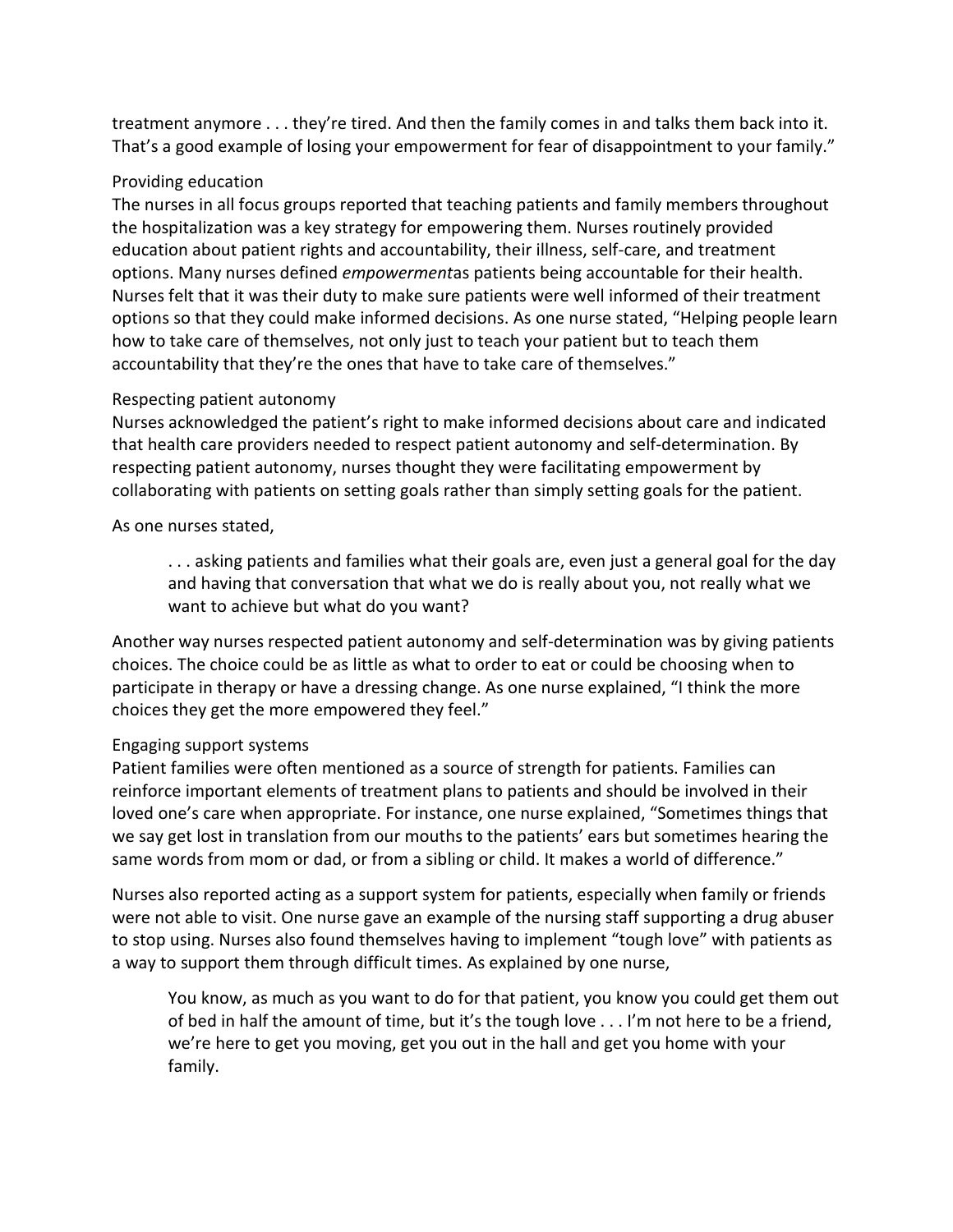#### <span id="page-7-0"></span>Lifting spirit/giving hope

Lifting spirits referred to actions nurses took to encourage patients who had experienced multiple setbacks. Nurses described varied methods to try to lift patients' spirits during times of despair. Positive reinforcement was one method used to lift the spirit. Acknowledging patient's progress tends to help the person start to see the light at the end of the tunnel. Pointing out even the small steps in a patient's progress helped them to keep going. For instance, one unit used white boards to write daily goals for the patient to see all day. Once the patient achieved the goal, the patient became more confident that progress was being made. One nurse explained, "It [positive reinforcement] helps them to continue to see that they are improving and then that they'll probably be more involved because they're not getting so burnt down on the things that they aren't able to achieve."

A unit that cared for trauma patients relied on peer mentors to help give patients hope. Peer mentors are former patients who help patients see that there is life after the hospital. As one nurse explained, "They know themselves how low you can get—patients benefit from other patients that have come through that long, dark tunnel."

## <span id="page-7-1"></span>Barriers to the Process of Patient Empowerment

## <span id="page-7-2"></span>Conflicting information about plan of care

The nurses discussed many different situations in which patients and family received conflicting information about the plan of care from different specialists or services. Nurses explained that each service tends to focus on one aspect of care without looking at the whole picture and described the phenomenon as "nobody driving the ship." As one nurse stated,

I think they can lose their empowerment too when they're getting conflicting information about their prognosis or plan of care. One service says this isn't going to get better. Then another service says we'll fix this, you'll be good. The family and patient never really know what was up.

Another factor leading to confusion about plans of care was the changing schedule of providers that round on hospitalized patients. One nurse pointed out that patients do not always feel comfortable questioning providers and may not ask, "Who are you?" when the provider enters his or her room. When patients are unsure of who they are talking to, they may not ask the questions they have or share their thoughts or feelings regarding their treatment. Nurses tried to introduce new providers to patients when they were able and also tried to prepare patients to ask whatever questions they had when providers visited them throughout the day.

Nurses often felt responsible for filling in the missing pieces but sometimes were unsure themselves what the plan was. In those instances, nurses relied on what was written in the medical record; however, nurses stated that reading notes was not a substitute for collaborating and communicating with other disciplines. Nurses who worked on nursing units that employed multidisciplinary rounds on a daily basis reported far fewer issues with conflicting plans of care and had a greater understanding of patients' care plans.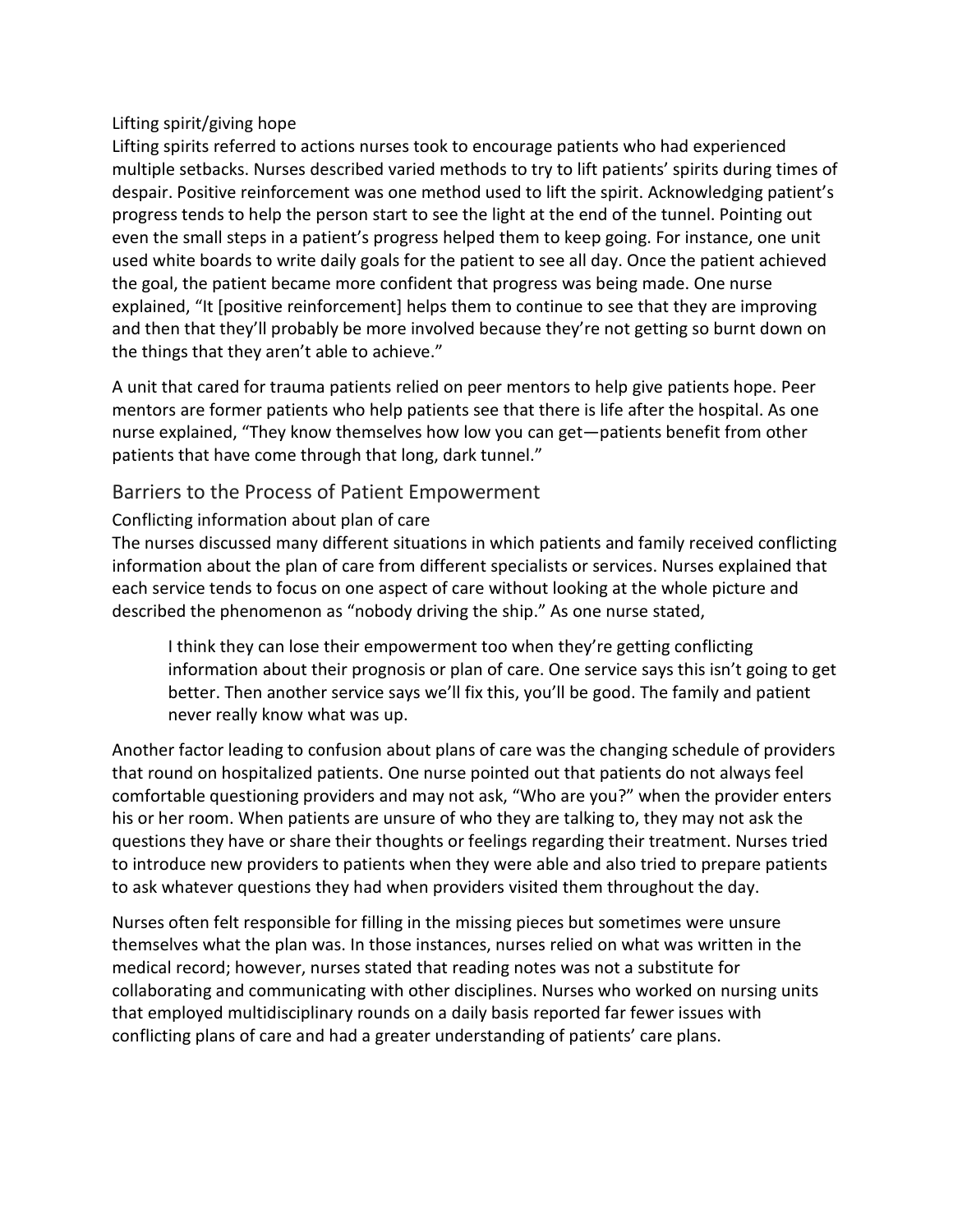#### <span id="page-8-0"></span>Lack of time

Lack of time was a common barrier described by nurses in each focus group. Nurses reported that many patients' lengths of stays were becoming shorter and shorter. Insufficient time with the patient impeded the establishment of therapeutic relationships that are necessary for patient empowerment. When patients were discharged before nurses got a chance to get to know them, it was difficult to get the patient involved in their care.

Nurses also frequently discussed getting pulled in different directions or taking care of multiple high acuity patients at once. The high demand on nurses' time made it difficult to spend oneon-one time with each patient. Nurses talked about cell phones and call lights going off, making them leave one room for the next. In those instances, having someone else such as a chaplain or a specialty nurse, like a palliative care nurse, who might have fewer time constraints, sit with the patient was found to be beneficial in fostering empowerment by giving patients a chance to share their concerns and feelings.

Nurses admitted that it is not always easy to offer patients choices throughout the day regarding their care, given the great amount of tasks that need to be completed and the time it takes to involve patients in the decision-making process. One nurse explained,

I think as nurses we are all regimented . . . and you have to do this and this so . . . I think it is very easy for us to dis-empower our patients by making all the choices for them.

As a way to give more control, that nurse would review the daily plan with patients, but then give patients the opportunity to choose when they would do things. Using that strategy allowed for the identification and completion of necessary tasks, while giving patients some control over the timing.

#### <span id="page-8-1"></span>Fear and anxiety over unfamiliar environments and routines

While the hospital environment is familiar to nurses, hospitals are not familiar places for most patients. One nurse explained that they can become desensitized to the everyday occurrences or emotional situations that are encountered in a hospital and not realize the fear or anxiety invoked inpatients by the appearance of other patients or unfamiliar equipment. In addition, patients may become so fixated on their fear or anxiety when in the hospital that participating in their care is the last thing on their minds. As one nurse stated, "You have to take care of those core things (fear or anxiety) before you can get to education or empowerment."

Patients who have self-managed a chronic illness at home prior to hospitalization face unique challenges when hospital routines do not coincide with the way they did things at home. Sometimes when patients were admitted, substitutions in medications were made or scheduling was changed. One nurse explained,

They're very regimented in what they do. And then they come here and it's all taken away and it's all changed and they feel lost and then they get anxious and questioning and then comes the mistrust. I think institutionalization of any kind makes a person lose their empowerment to a certain extent.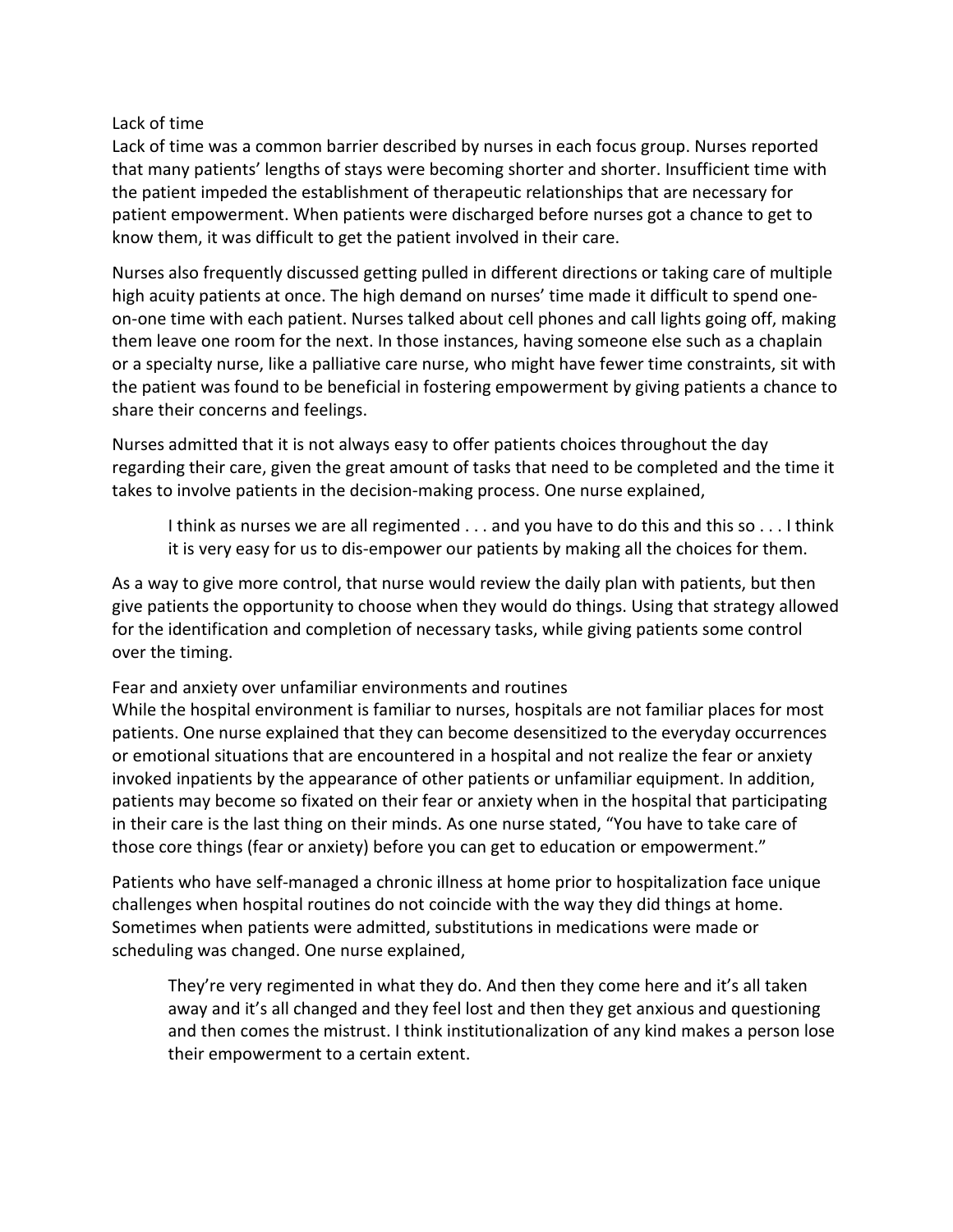Again, the importance of allowing patients to make choices regarding flexible aspects of their care such as self-care activities, dietary preferences, or daily schedules of various therapies was stressed as a way to overcome the sense of disempowerment from institutionalization.

#### <span id="page-9-0"></span>Ineffective or inadequate support system

Nurses reported that although in most instances, families facilitated empowerment, there were certain circumstances when families impeded empowerment. For instance, conflict occurred when families did not agree with patients' treatment wishes, especially when patients wanted to stop treatment. In those situations, families tried to change patients' minds. One nurse stated, "Sometimes the family is a great obstacle to overcome."

Nurses agreed that it is emotionally draining on them when patients and families disagreed about treatment plans. Nurses often found themselves in the middle, trying to be the peacemaker. Nurses also heard the patient's wishes when the family was not present and consequently experienced tension/frustration when the patient changed his or her mind to make the family happy. In those situations, the nurses noted that a family conference was beneficial.

Nurses noted that family members impeded empowerment when they did things for the patient, such as personal hygiene, which the patient was able to do for him or herself. Families may feel sympathetic and think they are helping patients by doing everything they can for them, when in reality, they impede progress with the patient's self-care and disempower them. In those situations, nurses need to provide education to the families to help them realize that the ultimate goal for the patient was to reach independence and get him or her home.

Last, nurses described the pain exhibited by patients who may not have family or friends visit them while hospitalized. One nurse told a story of a patient who was unmotivated and showed no interest in caring for herself while hospitalized, until a transfer was arranged to her home state where her family lived. The nurse explained, "When you're sick and you're in that situation, alone, physically alone, because your family can't come visit, you'd have nothing but time . . . emotional pain can be sometimes way more excruciating than physical pain."

#### <span id="page-9-1"></span>Lack of or low accountability

Nurses expressed surprise by how many patients did not realize that they had the right to refuse treatment options or participate in their treatment planning. One nurse explained,

A lot of people don't know their rights as a patient, like, oh I have to do that, or oh, well I forgot to ask the doctor that . . . a lot of times I find myself explaining that you have the right to refuse too, you have the right to monitor everything that goes into or out of your body . . . To some people that's like a revelation . . . a lot of people aren't used to advocating for themselves

Nurses from critical care units relayed stories of patients who were too sick to participate in or make decisions about their care. In those situations, nurses and physicians often needed to work with family members who were surrogate decision makers. It was particularly challenging when patients did not have advance directives expressing their preferences, because patient autonomy and self-determination might be jeopardized.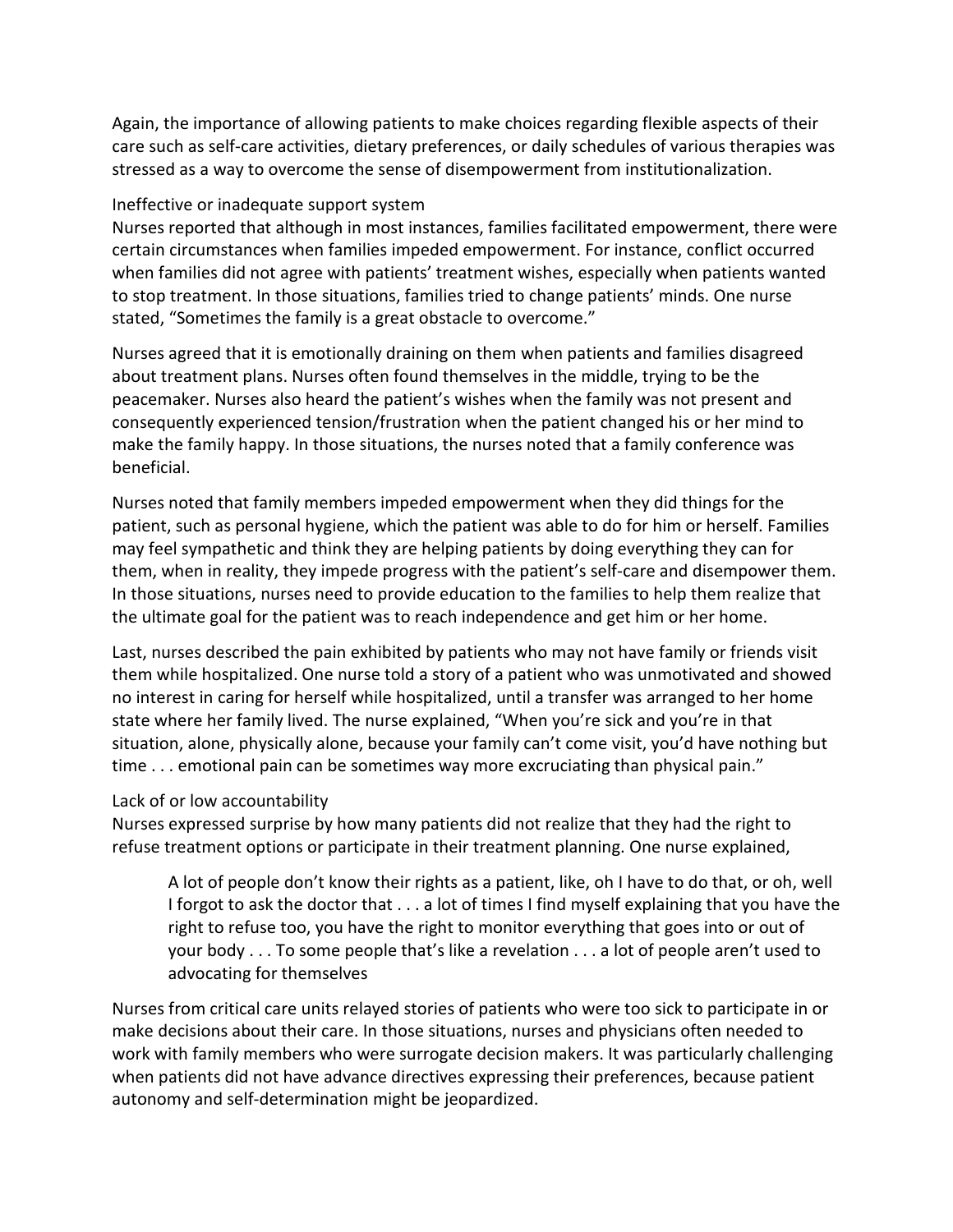Some patients may also become very dependent on the nursing staff during hospitalization to provide self-care for them. Even when patients may be capable of walking to the bathroom, they may ask for a bedpan or ask the nurse to raise or lower the head of their bed. Nurses tried to overcome this barrier by telling patients, "We're trying to return you back to normal" to encourage patients to resume their self-care. Patient responses were usually positive to the nurses' tough love "cause they get excited when they hear the word home."

#### <span id="page-10-0"></span>Killing the soul

Killing the soul referred to situations in which patients lost hope and were ready to give up. Patients may be on the right track to recovery and be taking baby steps forward, and then find themselves taking two or three steps back. Patients who were described as losing their spirit or hope tended to stop participating in their care. These patients would frequently decline therapy, refuse to get out of bed, and reported more physical pain. One nurse stated that an extended hospital stay full of setbacks "killed their soul." Another nurse explained it by saying, "I felt like the life in that man was just gone, things aren't moving, progressing along like they should be . . . so that's where I feel we have just taken the life out of that poor man."

Making and meeting small daily goals was one way nurses tried to get patients to see small steps that they were taking were in the right direction. Involving families in the patients' care to motivate or inspire them to keep fighting was another strategy identified. Continuity of care also helped, as nurses could pick up on changes in behavior and had the rapport with patients to inquire further about what led to changes in behavior. The importance of, "asking the right questions" or giving patients time to vent were mentioned as ways to get patients to open up and help nurses understand the impetus for the change inpatient behavior.

## <span id="page-10-1"></span>**Discussion**

Nurses in this study identified some of the same facilitators and barriers to empowerment that patients identified in prior studies. Consistent with patient reports, nurses in our study identified the importance of an effective support system and the necessity of respecting patient autonomy [\(Larsson, Sahlsten, Segesten, & Plos, 2011b;](http://journals.sagepub.com/doi/10.1177/0193945917701395) [Sahlsten, Larsson, Sjostrom, & Plos,](http://journals.sagepub.com/doi/10.1177/0193945917701395)  [2009\)](http://journals.sagepub.com/doi/10.1177/0193945917701395). Nurses also confirmed patients' reports about frustrations arising from lack of agreement on the plan of care and the fear-provoking hospital environment ( $E$ Idh, Ehnfors,  $\&$ [Ekman, 2006;](http://journals.sagepub.com/doi/10.1177/0193945917701395) [Larsson, Sahlsten, Segesten, & Plos, 2011a.](http://journals.sagepub.com/doi/10.1177/0193945917701395)). Coinciding with patient reports that nurses tended to be more task-oriented, nurses reported that time constraints and heavy workloads were barriers to taking the time to empower patients to participate in their care [\(Tobiano, Bucknall, Marshall, Guinane, & Chaboyer, 2015\)](http://journals.sagepub.com/doi/10.1177/0193945917701395).

Through the in-depth exploration of the nurse experience of empowering hospitalized patients, it was possible to uncover innovative strategies nurses used to try to overcome barriers to empowerment, something that has been missing from prior research. Unique findings from this study included nurses' actions in reconciling conflicting provider messages, acting as intermediaries between providers, patients, and families, and addressing patients' fears and anxiety. Nurses recognized family members were key supporters and that involving them in the plan of care imparted feelings of hope in patients and gave them something to fight for. When patients' support systems were inadequate, nurses described providing that support for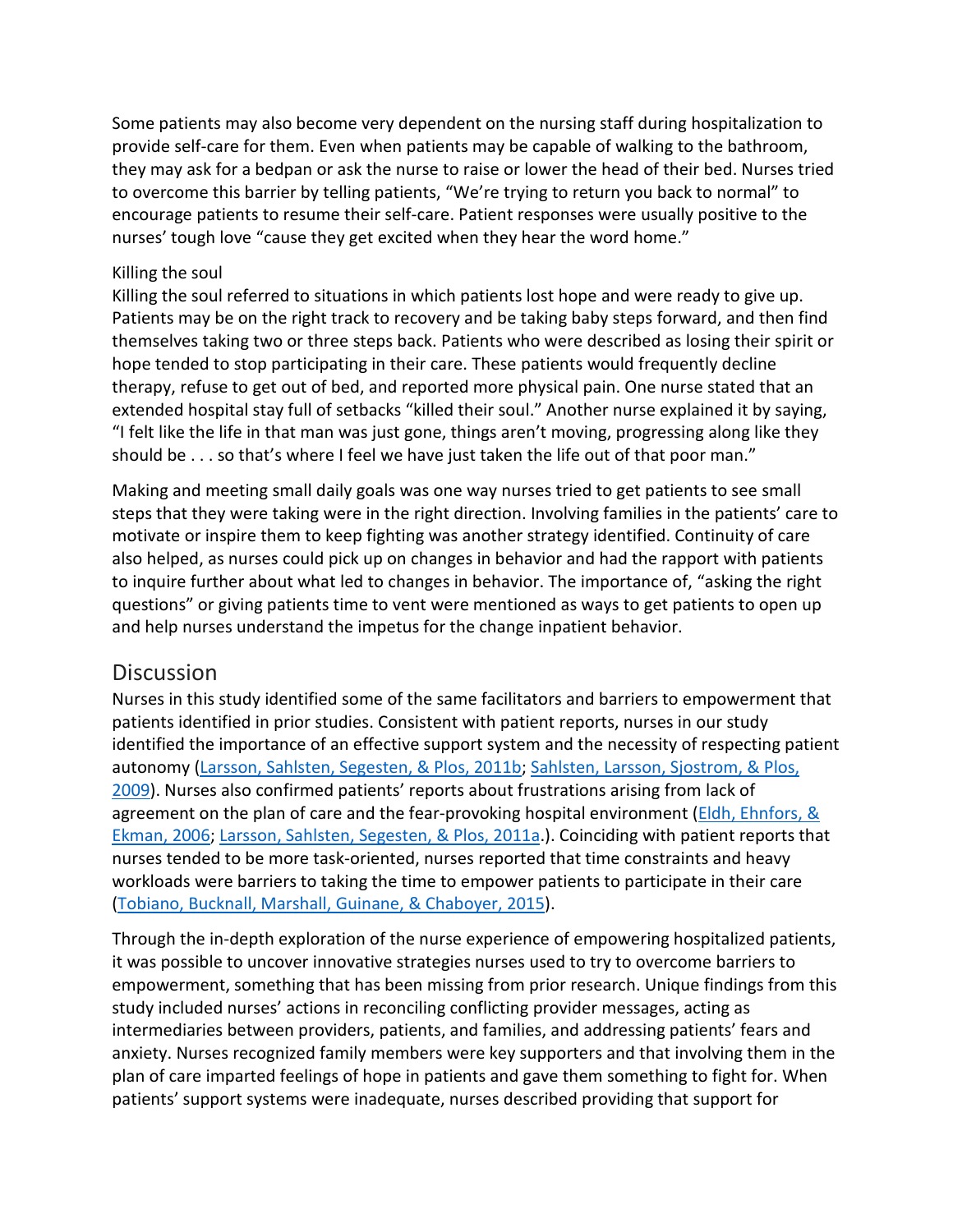patients during hospitalization. Nurses also sought out other members of the health care team that could address patient needs when time constraints prevented them from staying at the bedside. Last, nurses offered choices and flexibility in daily schedules, especially when patients were frustrated with the unknown, to encourage continued patient participation and decision making.

Effective communication was a critical facilitator of patient empowerment. As in prior studies [\(Pedersen, Koktved, & Nielsen, 2012\)](http://journals.sagepub.com/doi/10.1177/0193945917701395), nurses reported patient frustration over conflicts about the plan of care, contributing to a lack of trust in health care providers (Joseph-Williams, Elwyn, [& Edwards, 2014\)](http://journals.sagepub.com/doi/10.1177/0193945917701395). Conducting daily rounds was noted as a way to not only facilitate effective communication and coordination of care but also improve nurse and patient perceptions of collaboration and build trust [\(Pritts & Hiller, 2014\)](http://journals.sagepub.com/doi/10.1177/0193945917701395). Consistent patient assignments also contributed to effective communication by fostering therapeutic relationships and trust building.

Another key finding of our study was that patients demonstrate varying levels of accountability for their health care, with some patients presuming that they should listen to what their providers tell them and not ask questions. Whether patients choose not to participate in their care due to personal preference or have misconceptions about their role, it is important for nurses to assess how involved patients want to be in their care so that the empowerment methods nurses use can be tailored to their preferences. While the Control Preferences Scale can be used to measure the extent of control a patient wants to have when medical decisions are made [\(Degner, Sloan, & Venkatesh, 1997\)](http://journals.sagepub.com/doi/10.1177/0193945917701395), there is not a published tool that can be used to assess other areas of patient involvement such as participation in daily rounds and discharge planning or quality improvement efforts [\(Agency for Healthcare Research and Quality \[AHRQ\],](http://journals.sagepub.com/doi/10.1177/0193945917701395)  [2013\)](http://journals.sagepub.com/doi/10.1177/0193945917701395). The development of such a tool could help detect patients who wish to participate more in their care and provide the opportunity to have a conversation and provide education about patient rights to be involved in health care planning and even safety initiatives.

Once patients' preferences for participating in their care are established, nurses can provide opportunities for patients to make small choices about their care such as when to shower or participate in dressing changes. Empowerment interventions designed to improve patient participation in care need to center on respecting the ethical principles of patient autonomy and self-determination. Nurses might also educate patients about their right to be involved in their care and the sorts of questions they might want to ask health care providers to obtain information for decisions about care. Future intervention research could focus on integrating tenets of the shared decision-making model [\(AHRQ, 2016\)](http://journals.sagepub.com/doi/10.1177/0193945917701395) into empowerment efforts, as both share common attributes, including providing education, promoting patient participation, respecting patient autonomy, advocating for patients, delivering patient-centered care, and communicating and collaborating with various team members.

As in most studies, there were limitations including use of purposive sampling and underrepresentation of male and minority nurses. However, detailed description, rather than generalizability, is the strength of qualitative research. Some of the nurses in the focus groups knew each other, which could have changed group dynamics. It may have limited what stories nurses shared with the groups or it might have strengthened the detail provided about shared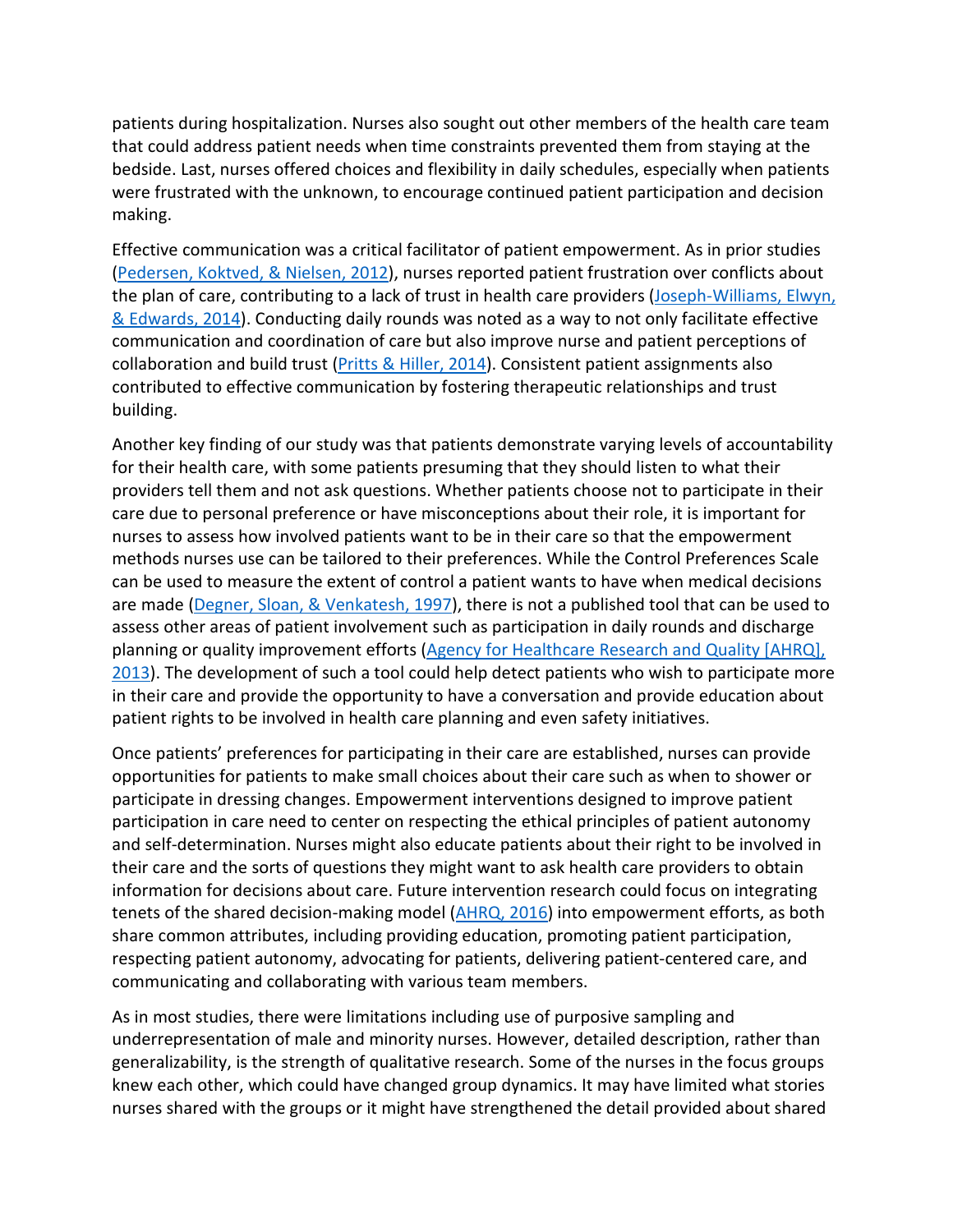patient scenarios. Last, only the views of nurses were collected during focus groups. Future studies should examine the views of hospitalized patients so that correlations between nurses' and patients' perspective can be examined.

Despite the limitations, this qualitative study adds to existing empowerment research by providing rich detail concerning innovative methods nurses used to overcome barriers to empowerment. Key innovative methods included lifting the spirits, clearing up conflicting information about plans of care, finding resource/support personnel for patients, offering patients choices whenever possible, and helping patients focus on small, reachable goals. In addition, many facilitators to patient empowerment identified by the nurses in this study are consistent with the empowering behaviors identified in **[Laschinger et al.'s \(2010\)](http://journals.sagepub.com/doi/10.1177/0193945917701395)** integrated conceptual model of nurse–patient empowerment, including establishing relationships, communicating, providing education and resources, respecting autonomy, and facilitating collaboration/support with providers, family, and friends. The empowerment facilitators, barriers, and work-arounds identified by the acute care nurses in this study can be used to form the basis for a systematic patient empowerment intervention to increase patient participation in care. Future research might also focus on the development of an instrument to assess patient preferences for participating in their care.

# <span id="page-12-0"></span>Acknowledgements

The authors thank Southeast Wisconsin Research Consortium and Marquette University for providing funding for this project. Special thanks to Elena Caro, BSN, Mercedes Meza, BSN, and Katie Sass, BSN, for their help with data collection and transcription.

# <span id="page-12-1"></span>Declaration of Conflicting Interests

The author(s) declared no potential conflicts of interest with respect to the research, authorship, and/or publication of this article.

# <span id="page-12-2"></span>Funding

The author(s) received no financial support for the research, authorship, and/or publication of this article.

# <span id="page-12-3"></span>References

Agency for Healthcare Research and Quality. (2013). Guide to patient and family engagement in hospital quality and safety. Retrieved from

http://www.ahrq.gov/professionals/systems/hospital/engagingfamilies/guide.html

Agency for Healthcare Research and Quality. (2016). Shared decision making to improve patient safety, education, and empowerment. Retrieved from https://www.ahrq.gov/sites/default/files/wysiwyg/professionals/quality-patient-safety/patient-

family-engagement/pfeprimarycare/shareddec-1.pdf G

- Chen, Y., Li, I. (2009). Effectiveness of interventions using empowerment concept for patients with chronic disease: A systematic review. JBI Library of Systematic Reviews, 7, 1177-1232.
- Degner, L. F., Sloan, J. A., Venkatesh, P. (1997). The Control Preferences Scale. Canadian Journal of Nursing Research, 29(3), 21-43.